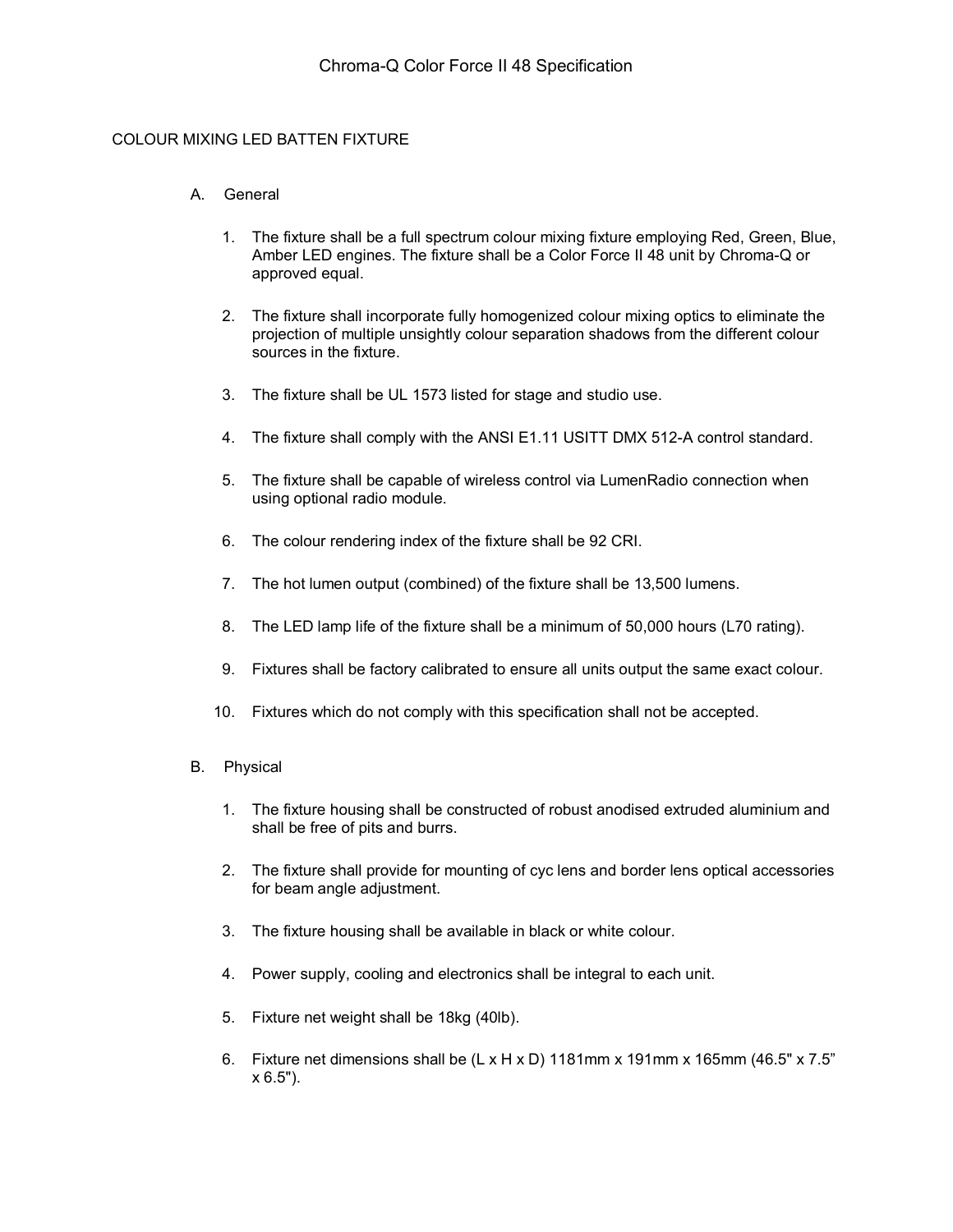- 7. The fixture shall include a built-in quick release lever for tilt adjustment.
- C. Agency Compliance and Environmental
	- 1. The fixture shall be UL Listed and shall be so labeled.
	- 2. The fixture Approvals shall include the following: CISPR 22 :2006/EN55022 :2006 & CISPR 24 :1997/EN55024 :1998, ICES-003 :2004 & FCC Part 15 Subpart B: 2007, CSA C22. No. 166-M1983:R2008 UL 1573:2003; UL 8750.
	- 3. The IP rating of the fixture shall be IP20 for dry location use.
- D. Thermal
	- 1. The fixture shall be forced cooled via two internal fans with four fan speeds available.
	- 2. The fixture shall operate in an ambient temperature range of  $0^{\circ}C$  (32 $^{\circ}F$ ) minimum, to 40° C (104°F) maximum ambient temperature.
	- 3. If the internal temperature exceeds 75ºC the output of the fixture will be reduced for automatic protection.
- E. Electrical
	- 1. The fixture shall be equipped with a 100V to 240V 50/60Hz 550VA internal power supply.
	- 2. The power supply of the fixture shall have a power factor of 0.97  $\omega$  120V AC, 0.92  $\omega$ 240V AC.
	- 3. The maximum power consumption shall not exceed 533W @ 120V AC, 533W @ 240V AC.
	- 4. The idle power consumption shall be 27W @ 120V AC, 30W @ 240V AC.
	- 5. Fixture In/Out power shall be via Neutrik powerCON TRUE1 connectors.
	- 6. The fixture requires power from a constant non-dim power source.
- F. Optical
	- 1. The fixture shall provide a fully homogenised and uniform colour-mixed output.
	- 2. The fixture beam angle shall be 22° (approx.).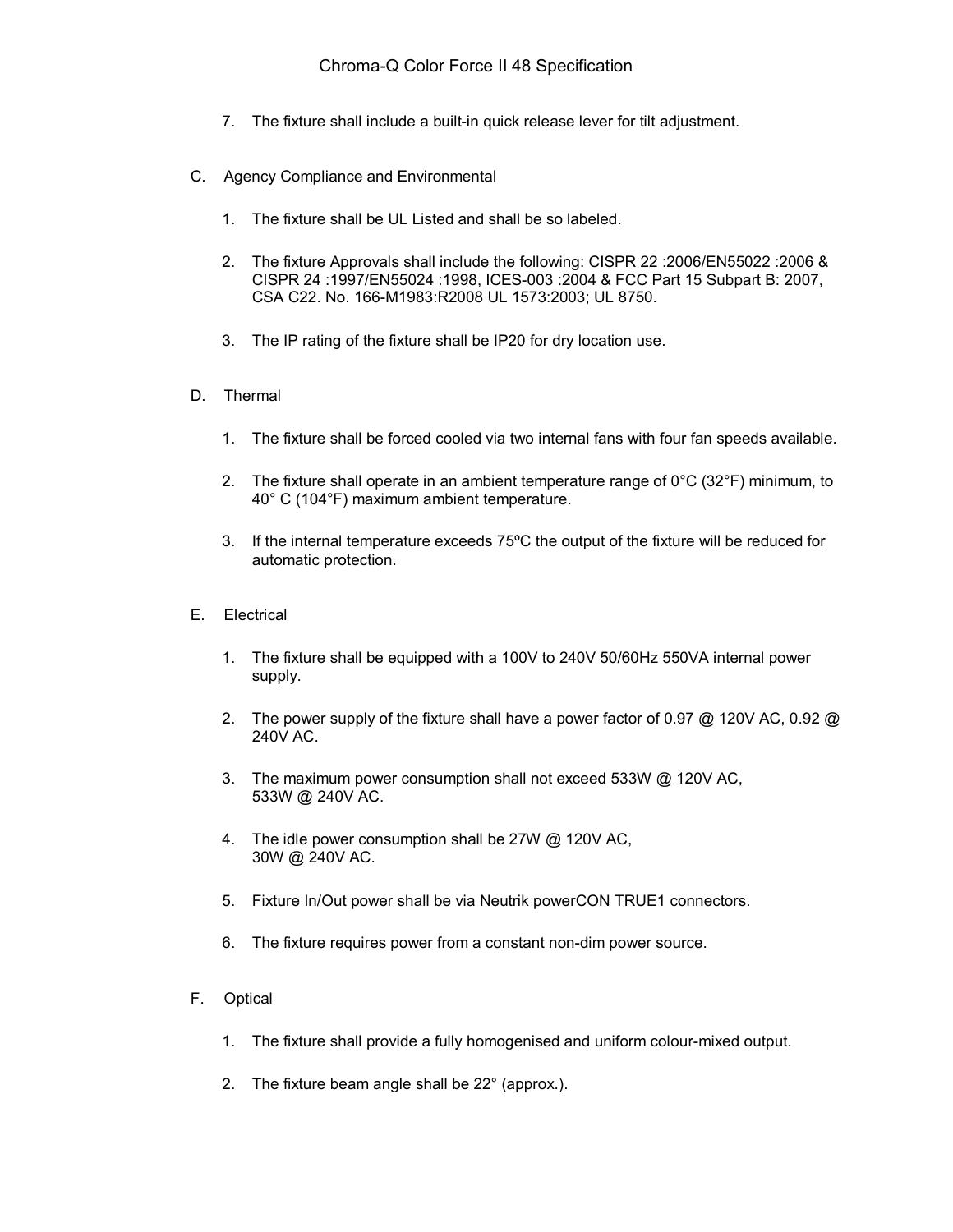## Chroma-Q Color Force II 48 Specification

- 3. The fixture beam angle with optional cyc lens optic shall be 80° x 35° (approx.).
- 4. The fixture beam angle with optional border lens optic shall be 43° (approx.).
- G. Light Emitting Diodes
	- 1. The fixture shall be equipped with 16 high output RGBA cells (pixels).
	- 2. LEDs shall be rated for a 50,000-hour LED life to 70% intensity (L70).
	- 3. All LEDs used in the fixture shall be high brightness and proven quality from reputable LED manufacturers.
	- 4. LED systems manufacturers shall utilize an advanced production LED binning process to maintain LED color consistency.
- H. Dimming
	- 1. The LED system shall be digitally driven using high-speed pulse width modulation (PWM).
	- 2. The fixture shall offer six LED scan rate (PWM) frequency modes for compatibility with video broadcast equipment in order to avoid a flickering effect.
	- 3. The dimming curve shall be of theatrical grade for smooth dimming over longer timed fades and at low intensities.
- I. Control and User Interface
	- 1. The fixture shall be equipped with two 5-Pin XLR connectors (In and Out) for data control via ANSI E1.11 USITT DMX512-A protocol.
	- 2. The fixture shall be capable of standalone operation when assigned as a standalone master unit.
		- a. Fixtures can be linked together via DMX cables and controlled from the designated master fixture.
	- 3. The fixture shall be capable of wireless control via LumenRadio connection when using optional radio module.
	- 4. The fixture shall be equipped with a touchscreen LCD display for accessing control and configuration functions.
	- 5. The fixture shall offer the following control modes to include: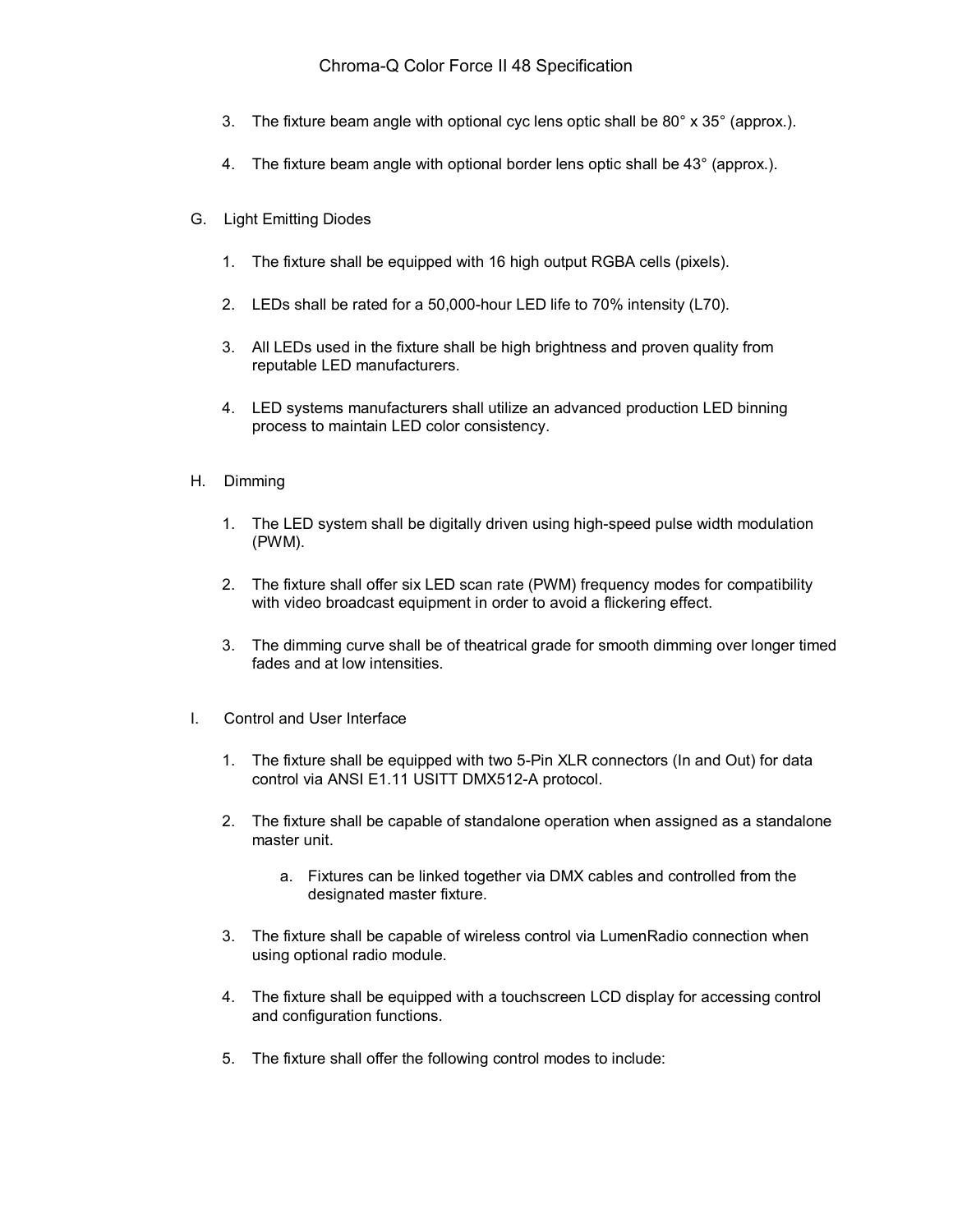- a. RGBA 4 channel DMX mode providing each cell group with four channels for Red, Green, Blue, Amber control.
- b. RGB 3 channel DMX mode providing each cell group with three channels for Red, Green, Blue control. Amber automatically added when mixing colours that require it.
- c. HSI 3 channel DMX mode providing each cell group with three channels for Hue, Saturation, Intensity control.
- d. Look Sel 1 channel DMX mode for selection of factory programmed looks and user programmed looks.
- e. MASTER Sets the fixture as a master standalone unit.
- 6. The fixture shall offer configuration and control options including but not limited to:
	- a. Selection of factory programmed looks and user programmed looks in DMX control modes and standalone mode (31 looks total).
	- b. Recording of user programmed looks via external DMX control console.
	- c. Fixture cell (pixel) grouping option selection: x16(All), x8, x6, x4, x2, x1, Odd/Even, Skip3, Skip7.
	- d. Fixture starting address location selection (pixel order flip left/right).
	- e. Strobe mode selection:
		- 1) On (frequency, duration)
		- 2) On Top (frequency, duration, color)
		- 3) Random (frequency, duration, density)
		- 4) On Top + Random (frequency, duration, density, color)
	- f. Color Force II intensity matching to original Color Force option
	- g. ETC mode selection for compatibility with ETC Color Picker when using ETC consoles.
	- h. DMX data display of DMX channel values.
	- i. Fan speed selection:
		- 1) Quiet
		- 2) Studio
		- 3) Live
		- 4) Live-Quiet
	- j. Rotate touchscreen display 180 degrees option.
	- k. LED scan rate (PWM) frequency mode selection:
		- 1) 750 Hz
		- 2) 1500 Hz
		- 3) 3000 Hz